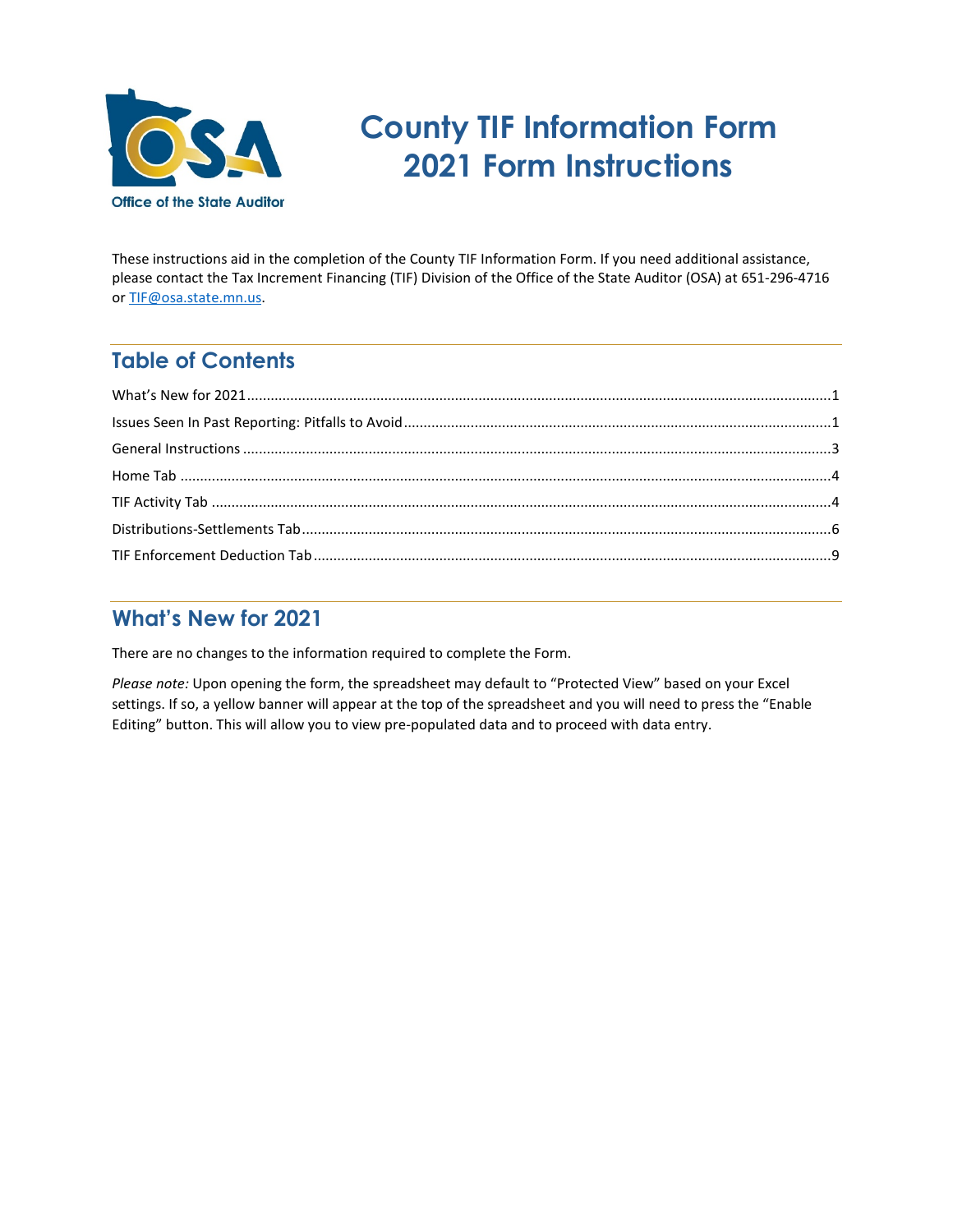## **Issues Seen In Past Reporting: Pitfalls to Avoid**

Below are some tips we offer for submitting the 2021 files based on issues encountered in the past:

- When reporting a new district's first distribution of increment on the TIF Activity Tab, the district should be selected from the drop-down menu for Column B when entering a new row on that table. If the district is not listed in the drop-down menu, put all of the information for the distribution in the comments.
- Check the table of red messages on the Home Tab and be sure to resolve all the red messages. Do not overlook these messages in the right margins on each tab.
- Answer all Yes or No questions on the TIF Activity Tab and lines 1 and 2 on the Distributions-Settlements Tab.
- Enter an amount (entering zero, if none) for all distribution amounts in the Distribution Table. Do not leave the January Clean-up column or individual 2021 distribution amounts blank.
- Do not leave DOR codes blank when entering new districts on the TIF Activity Tab or for any completed row on the Distributions-Settlements Tab. The location and district codes must contain 3 digits, and the HSS code much contain 2 digits.
- Do not reformat cells, hide rows, skip rows, or enter notes/headers in a row as this will break the import process.
- Do not cut and paste data into the Form as this will disrupt range names and break the import process.
- Enter only the first-half settlement date when reporting districts receiving their first increment on the TIF Activity Tab. Do not enter a second date for the 2<sup>nd</sup>-half settlement.
- Report all returned increment for the year even though you may have previously confirmed returned increment on a Confirmation of Decertified TIF District Form.
- Enter totals on line 3 of the Distributions-Settlements Tab when submitting the alternate file, but do not enter totals when completing the table. (It will automatically sum the data entered on the table and discrepancies can be noted in the comments.)
- Do not report redistributions of returned increment as distributions on the Distributions-Settlements Tab. (When it is redistributed it is no longer tax increment.)
- Do not take enforcement deductions out of redistributions of returned increment (as it is no longer tax increment).
- Do not enter any delinquent tax distributions as separate rows; include those amounts with current distributions in a single row.
- Make use of the comment boxes for any helpful communication. We have seen very helpful comments and explanations.
- <span id="page-1-0"></span>• Follow up with Revenue and the OSA to clarify or correct DOR codes.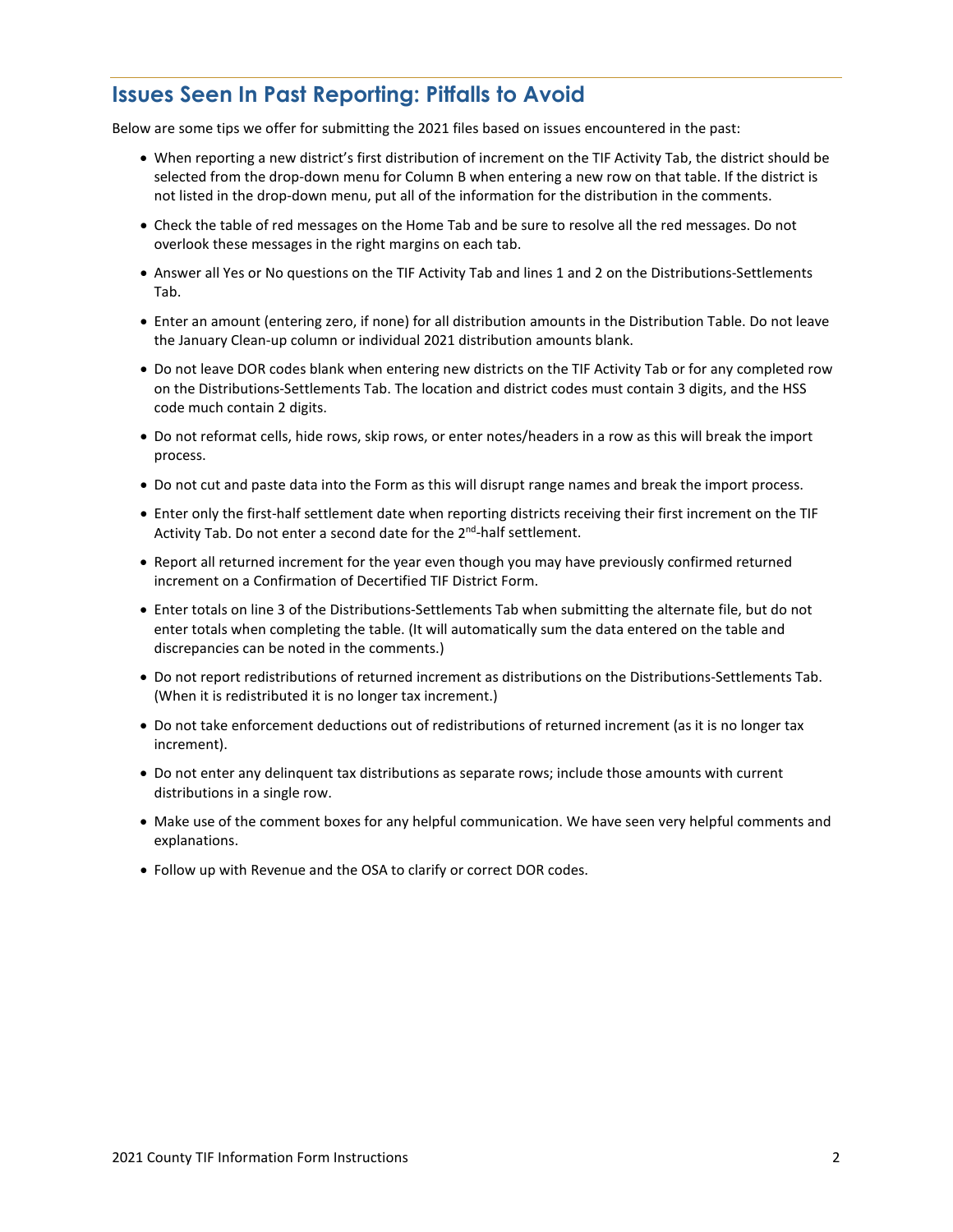# **General Instructions**

#### **Availability of the Form**

2021 Forms will be posted in SAFES in early February 2022. An email will be sent announcing that the Form is available. If you do not receive an email or cannot access the Form by February 8th, please contact us at [TIF@osa.state.mn.us.](mailto:TIF@osa.state.mn.us)

#### **Downloading the Form**

Once it is available, the 2021 Form can be downloaded from the [State Auditor's Form Entry System \(SAFES\)](https://safes.osa.state.mn.us/) on the OSA website. In SAFES, download the Form by going to the "Forms" tab. Once there, make sure "2021" is selected and click on the "County" tab (not the "TIF" tab) to access the Form. You can download the Form and complete it offline. If it is your first time logging into SAFES for 2022, you will need to verify your contact information before being able to navigate to a different tab.

If you have any issues with the SAFES process, please check our **SAFES Frequently Asked Questions** page or contact us at TIF@osa.state.mn.us.

#### **Reporting Requirement / Due Date**

This form is required under the OSA's statutory authority to collect information from local governments. The 2021 Form is for reporting TIF activity, distributions, and TIF enforcement transfers in 2021, including cleanup settlements in January 2022**. The 2021 Form is due March 31, 2022.**

#### **About This Form**

This form:

- 1. Collects essential information that enables oversight of the use of tax increment financing (TIF), which can help ensure that tax increment is returned to the county auditor for redistribution when appropriate; and
- 2. Ensures that accurate transfers of the TIF enforcement deduction are transferred to the State.

The form is an Excel file containing four tabs (worksheets): the Home Tab, the TIF Activity Tab, the Distributions-Settlements Tab, and the TIF Enforcement Deduction Tab. The Home Tab provides overview information, a link to these instructions, and important reminders; the TIF Activity and Distributions-Settlements tabs allow reporting of important information used for oversight purposes; and the TIF Enforcement Deduction Tab is used to identify transfers of the TIF enforcement deduction to the State.

#### **Column and Line References**

References to lines and columns refer to the green labels in the form, not to the Excel lines and columns.

#### **Form Fields**

The fields in the form are color-coded:

| White       | Data entry is expected.                                                                                                                                                       |
|-------------|-------------------------------------------------------------------------------------------------------------------------------------------------------------------------------|
| Yellow      | Data is carried over from fields on other tabs and should not be altered.                                                                                                     |
| Grey        | The field is not applicable (which may be contingent on selections in other fields).                                                                                          |
| <b>Blue</b> | The field contains a formula that automatically calculates and should not be altered (except as<br>instructed for Line 3 of the Distributions-Settlement Tab, if applicable). |

#### **Submitting the Form**

When the Form is completed, return to SAFES and use the "Submit Documents" Tab to upload the Form. Be sure to upload it as an ".xlsx" file and not as a PDF.

If you are sending the alternate file for the Distributions-Settlement Tab, the alternate file should be emailed to [TIF@osa.state.mn.us](mailto:TIF@osa.state.mn.us) after uploading the Form in SAFES. (In the future, we hope to enable you to upload the alternate file with the Form.)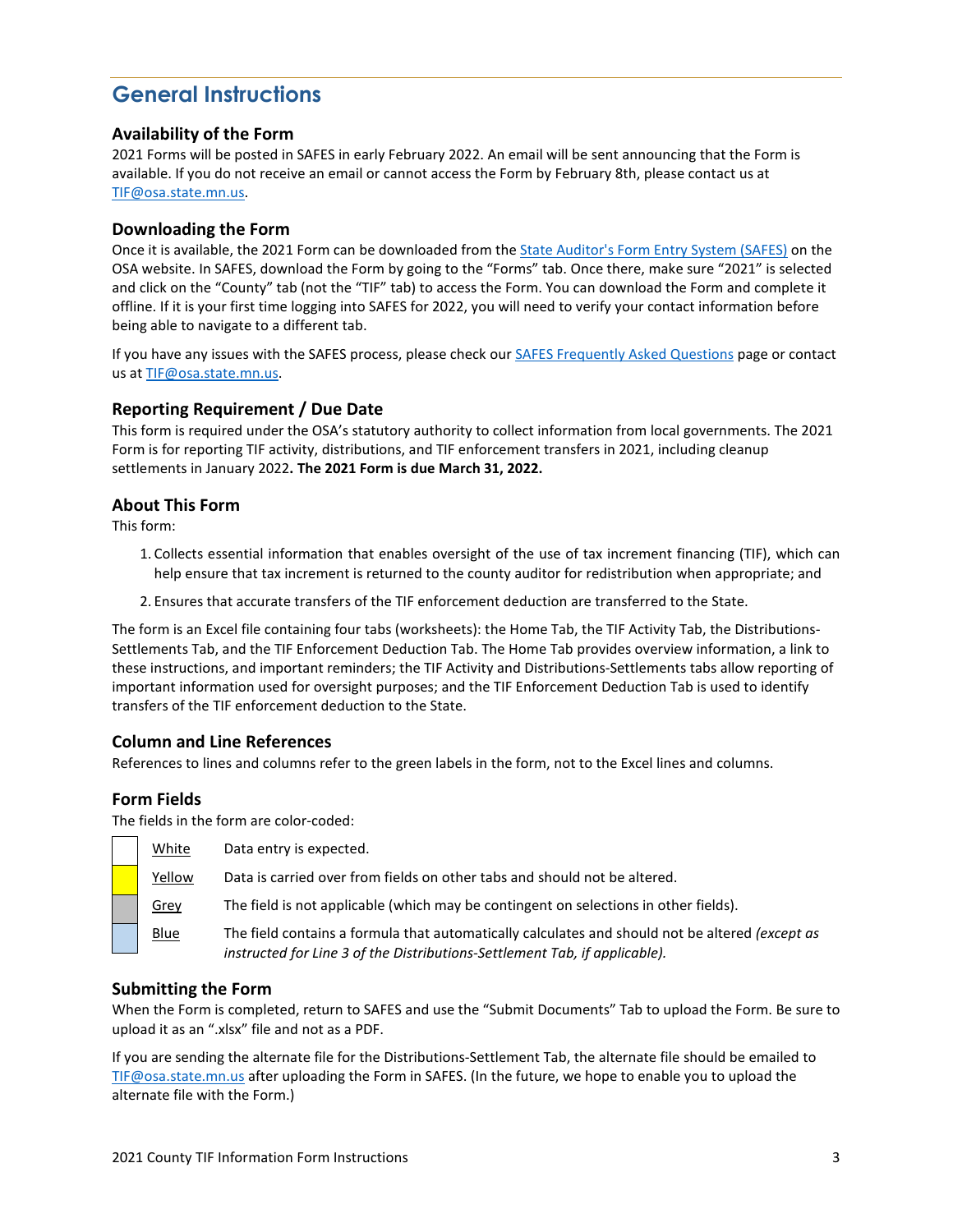If you have any issues with the SAFES process, please check our [SAFES Frequently Asked Questions](https://www.osa.state.mn.us/training-guidance/guidance/frequently-asked-questions/?category=safes) page or contact us at [TIF@osa.state.mn.us.](mailto:TIF@osa.state.mn.us)

### <span id="page-3-0"></span>**Home Tab**

The Home Tab contains general information and a link to these instructions. It also highlights important notes and instructions.

The Form cannot successfully upload via SAFES if there are unresolved red messages. To help identify whether all red messages have been resolved, there is a table on the Home Tab that shows the count of red messages on each tab. Make sure to check that all messages have been resolved prior to upload or the upload will fail. Contact us by phone (651-296-4716) or by email [\(TIF @osa.state.mn.us\)](mailto:TIF@osa.state.mn.us) if you run into problems resolving the error messages.

### <span id="page-3-1"></span>**TIF Activity Tab**

The TIF Activity Tab is used for reporting information about:

- newly-certified districts;
- dates of actual first distributions of increment (which determines duration limits);
- the return of increment by development authorities;
- decertification of districts;
- enforcement of the Four-Year Knockdown Rule; and
- correction of errors activity.

This information helps verify information reported by development authorities on TIF Annual Reporting Forms and also provides information not reported by development authorities. If you need to have additional lines displayed to fully report any of the information on this tab, please contact the OSA.

#### **Line 1 – Newly-Certified Districts**

Select "Yes" or "No" from the drop-down menu to answer the question: "Were any new districts certified during 2021?" If you answer "Yes," complete one row of the table for each new district certified.

The first column has a drop-down of development authorities that are active in the county. If the new district is for an authority that is not listed, provide the name of the authority and all the requested data for the district in the comment box on Line 8.

In the second column, provide the name of the district. Use the name or naming elements provided by the authority in addition to any code or reference that the county uses to refer to the district. For example, if a county uses a code or number to refer to a district (e.g. "1802") and the authority refers to the district as "TIF 1-2 Acme Project," providing a name such as "TIF 1-2 Acme (1802)" will facilitate better communication.

In the third column, provide the certification request date of the district in the m/d/yyyy format.

In the fourth column, provide the date of certification in the m/d/yyyy format.

The fifth column is optional and is intended to record any county-assigned numbers or codes to identify the district, not including Department of Revenue (DOR) codes which are required in the next three columns. This column may be left blank if the county does not use its own unique identifiers.

The last three columns are for the DOR codes. The DOR assigns a three-digit "Location" code associated with the development authority. The "District" code must also be three digits, but is assigned by the county rather than by DOR. **This code must remain the same for the district from year to year and should not be reused from previous districts, nor for future districts.** The two-digit "HSS" code is also assigned by the county rather than DOR. This relates to hazardous substance subdistricts (HSS). It is often "01" for the record containing the hazardous substance subdistrict and "00" for the overlying TIF district or any district that does not have a hazardous substance subdistrict. Refer to the Department of Revenue for more information about these codes. Provide any missing codes; do not leave blanks.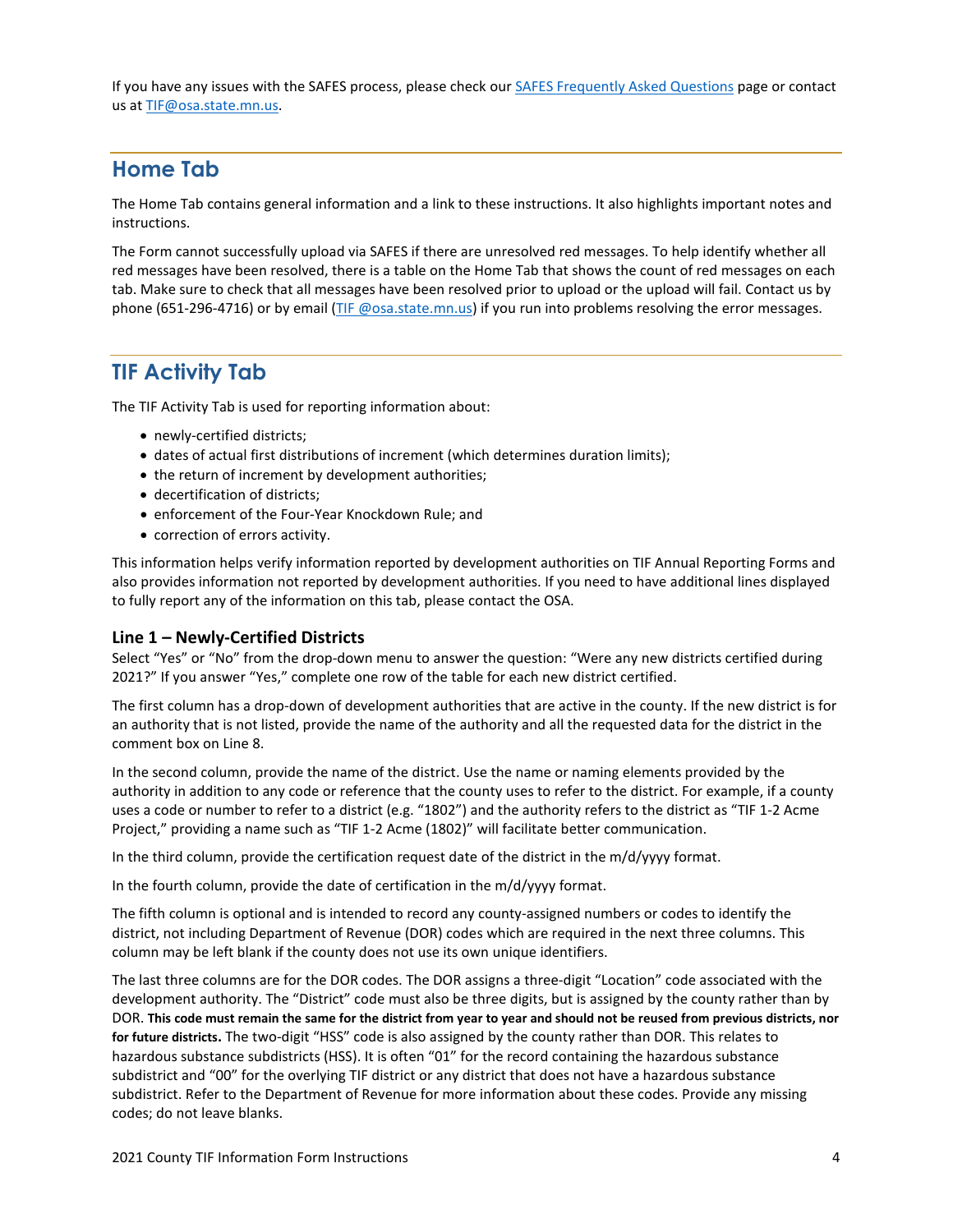#### **Line 2 – First Receipt of Increment**

Select "Yes" or "No" from the drop-down menu to answer the question: "Was the 2021 distribution the FIRST receipt of tax increment for any districts?" If you answer "Yes," complete one row of the table for each district that received its first increment. This information is very important, because the first receipt of tax increment generally determines the maximum duration of a TIF district unless the TIF plan specifies a shorter duration.

In the first column, select the district from the drop-down menu that combines the development authority name and TIF district name for easy identification. If the district is not listed, this indicates that the district failed to be identified as a newly-certified district on earlier county reports and was not reported by the authority. If this is the case, provide the information and an explanation in the comment box on Line 8.

In the second column, identify the month and year of the distribution in the m/yyyy format. Only report the first date; do NOT report both first- and second-half dates on separate lines.

#### **Line 3 – Return of Tax Increment**

Select "Yes" or "No" from the drop-down menu to answer the question: "Did any districts have tax increment returned during 2021?" If you answer "Yes," complete one row of the table for each district that returned tax increment.

In the first column, select the district from the drop-down menu that combines the development authority name and TIF district name for easy identification.

In the second column, identify the amount of tax increment returned.

In the third column, identify the date that you received the returned increment using the m/d/yyyy format.

#### **Line 4 – Decertified Districts**

Select "Yes" or "No" from the drop-down menu to answer the question: "Were any districts decertified during 2021?" If you answer "Yes," complete one row of the table for each district that decertified. Please report all decertifications occurring during the year, even if the Confirmation of Decertified TIF District Form still needs to be completed. Any time a district is decertified, a development authority must send the county a completed Confirmation of Decertified District Form to verify. Counties are responsible for decertifying districts at their proper time, whether that be the maximum duration limit; a limit specified in the TIF plan; upon notification from the authority or the OSA that the Six-Year Rule applies; or upon receiving a letter requesting decertification (using the date specified in the letter or the date the letter was received if not date is specified.) (*See* Minn Stat. § 469.177, subd. 12.)

In the first column, select the district from the drop-down menu that combines the development authority name and TIF district name for easy identification.

In the second column, identify the date of decertification using the m/d/yyyy format.

#### **Line 5 – Four-Year Rule**

Select "Yes" or "No" from the drop-down menu to answer the question: "Did any districts have parcels removed under the Four-Year Rule during 2021?" If you answer "Yes," complete one row of the table for each district that had parcels "knocked down."

**Note:** Enforcement of the Four-Year Rule is a county responsibility. For more information see the [County TIF](https://www.osa.state.mn.us/training-guidance/guidance/tif-county-guides/)  [Guide,](https://www.osa.state.mn.us/training-guidance/guidance/tif-county-guides/) th[e Statement of Position on the Four-Year Rule,](https://www.osa.state.mn.us/media/yxtfn31x/tif_fouryearknockdownrule_1105_statement.pdf) and/or Minn Stat. § 469.176, subd. 6.

In the first column, select the district from the drop-down menu that combines the development authority name and TIF district name for easy identification.

In the second column, identify the date the parcels were removed using the m/d/yyyy format.

#### **Line 6 – Correction of Errors**

Line 6 is intended to record a correction of an error as outlined in statute (Minn. Stat. § 469.177, subd. 13). This may include an error or mistake that results in the incorrect certification of a district, incorrect decertification of a district, failure to certify a district, or an incorrect computation of an increment amount. Line 6 is not meant for simple corrections that cause no substantial issues for the district. For example, this would not apply to the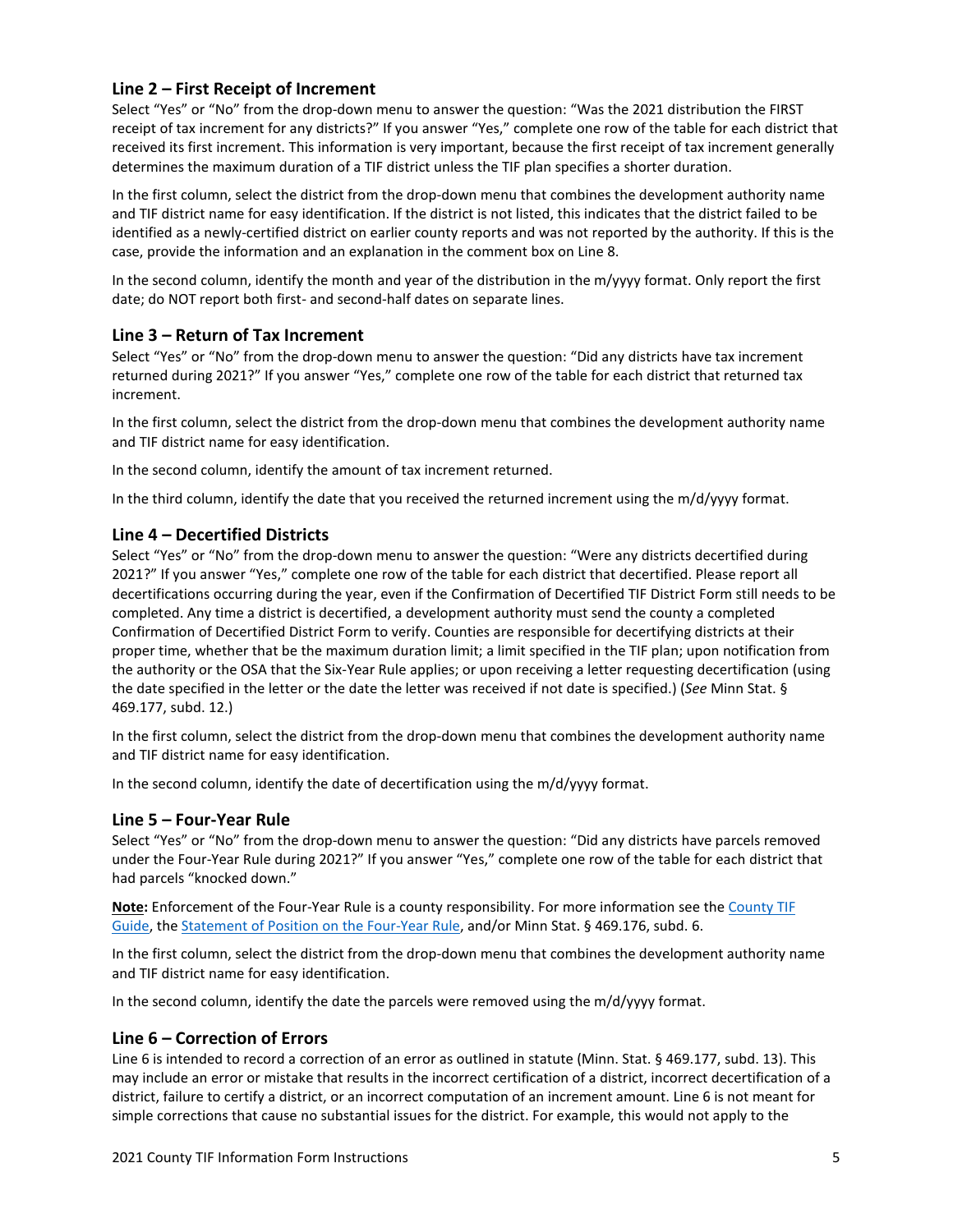correction of a certification date when the correction carried no further consequence, but it would apply to adding a parcel that was missed during certification.

To complete this line, select "Yes" or "No" from the drop-down menu to answer the question: "Did the county correct any errors under the correction of errors statute during 2021?" If you answer "Yes," identify each district with such a correction in the table. Select the district from the drop-down menu that combines the development authority name and TIF district name for easy identification. If the district is not listed, please identify the district in the comment box on Line 8.

Please note that once a correction is made, documentation of the error and the agreed upon correction must be provided to both the Commissioner of Revenue and the Office of the State Auditor. If you have not done so already, please e-mail documentation for each correction of error to tif@osa.state.mn.us. For more information see the [County TIF Guide,](https://www.osa.state.mn.us/training-guidance/guidance/tif-county-guides/) the [Statement of Position on Correction of TIF Errors,](https://www.osa.state.mn.us/media/h04pfn2t/tifrcorrectionoferrors_0902_statement.pdf) and/or the statute.

#### **Line 7 – County Administrative Costs**

Select "Yes" or "No" to answer the question: "Does this county charge for TIF administrative costs?" This information is collected purely for informational purposes. Counties are authorized to charge development authorities for the county's costs incurred in administering the districts. The OSA appreciates having this information to verify costs reported by authorities and to respond to inquiries about how many counties are using this authority. (*See* Minn Stat. § 469.177, subd. 12.)

#### **Line 8 – Comments**

Use this line to provide any comments or notes regarding information reported on this tab. This might include identifying authorities and districts not listed in drop-downs or mentioning prior-year activity that was left off of a previous report. Also, feel free to contact the OSA with any questions or explanations by email [\(TIF@osa.state.mn.us\)](mailto:TIF@osa.state.mn.us).

### <span id="page-5-0"></span>**Distributions-Settlements Tab**

The Distributions-Settlements Tab is used for reporting the distribution or settlement of tax increments to development authorities for each TIF district.

#### **Line 1 – Distributions to Report**

Select "Yes" or "No" from the drop-down menu to answer the question: "Did this county make any TIF distributions/settlements in 2021?" A few counties have no tax increment districts that receive increment and can answer "No," which allows the rest of the tab to be skipped. All others should answer "Yes."

#### **Line 2 – Reporting Choice**

There are two options for reporting:

- 1. Complete the full Distributions-Settlements Tab and provide the distribution information in the Distribution Table on Line 4 (which has been partially prepopulated to reduce the amount of data entry); or
- 2. Generate and submit an alternate file in the specified format. If you are choosing this option, complete only Lines 1-3 on this tab and do not complete the table on Line 4. *Please skip the instructions regarding Line 4, and refer instead to the ["Alternate File Instructions"](#page-7-0) on page 8.*

Select "Table" or "File" from the drop-down menu to indicate whether the county is choosing to complete the Distribution Table on Line 4 or submitting the alternate file.

#### **Line 3 – Totals**

If you choose to complete the Distribution Table on Line 4, the totals on Line 3 will automatically calculate from data entered from the distribution table so totals should not be entered. (Use the comment line to explain any discrepancies.) If the alternate file is submitted, enter the corresponding totals in columns A and B. Column C will automatically calculate the sum of those two amounts.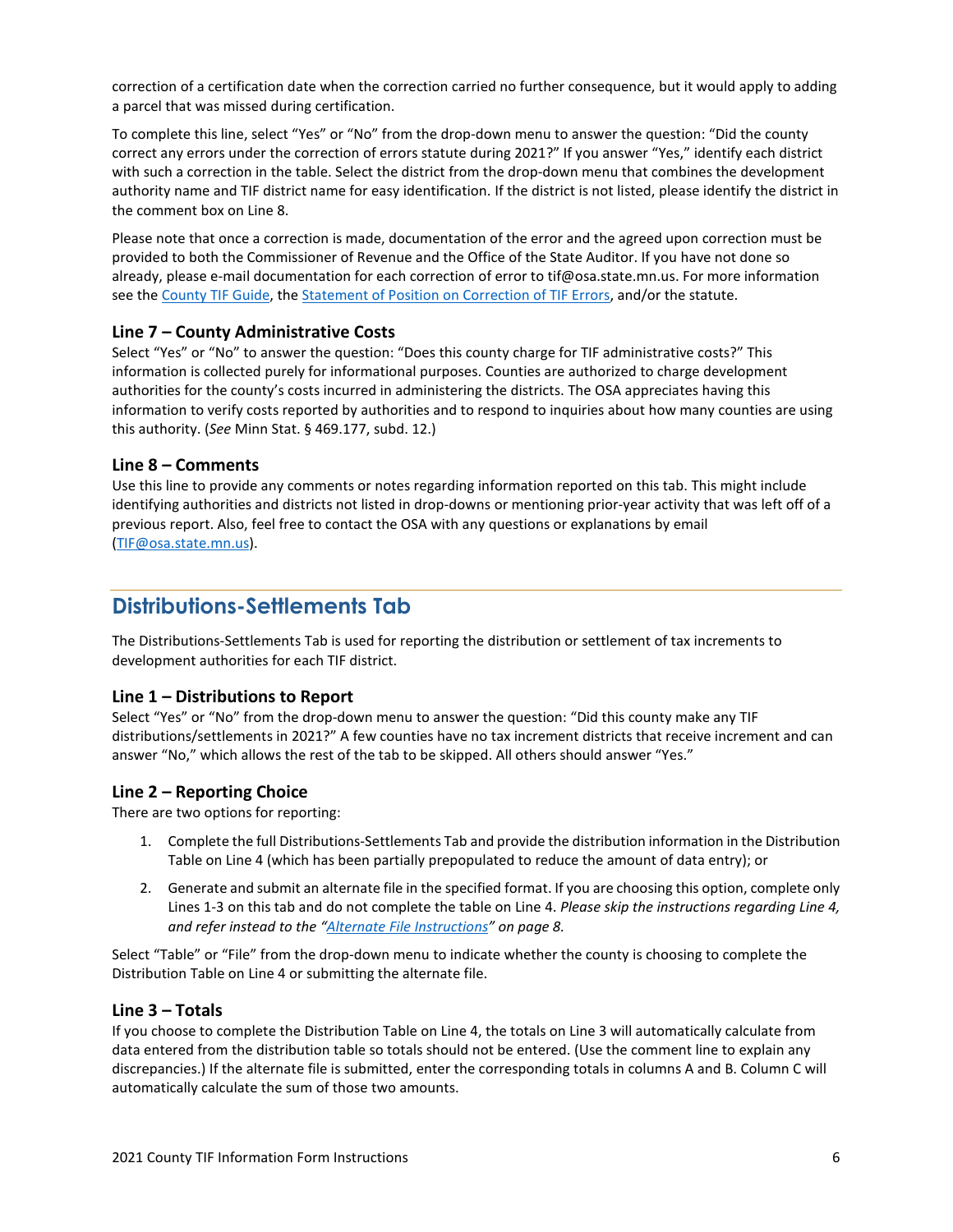#### **Line 4 – Distribution Table**

*Note: Please do NOT copy and paste data into this table.* This will prevent data from being imported into our system by disrupting invisible references in the form.

Complete one row for each tax increment district that received a distribution of increment in 2021 (or multiple rows if there are multiple combinations of the Department of Revenue codes for a district in Columns E-G). Districts will be populated for all active districts known to the OSA (the county may be aware of new districts before the OSA). This will include districts that have not yet received their first increment and decertified districts that are still actively reporting to the OSA.

If a TIF district spans more than one unique taxing area (UTA) and is maintained in the county system as multiple records, the table may include one row for each UTA with the code information repeated for each row. This is also true of districts such as housing replacement districts where different modifications are handled in the county system as separate records. One record per district, however, is preferred.

Hazardous Substance Subdistricts (HSS) should be reported as separate rows.

Previously reported data will be "prepopulated", or automatically filled in on the form. This should leave Columns H and I as the main columns requiring entry. Districts will be populated if they are known and active districts that have had their first receipt of increment. New rows will need to be added for districts when they receive their first distribution.

Add new districts starting with the first blank (unpopulated) row. Do not skip blank rows and do not enter subtotals, or any extra information on blank rows. Use the comment box on Line 5 for any additional notes or information as necessary.

If you need additional rows to be displayed, please contact the OSA at TIF@osa.state.mn.us.

#### Column A – Development Authority Name

The name of the development authority will be prepopulated. As noted above, if a district is receiving a distribution for the first time and needs to be added, use the drop-down menu in the cell with the first blank row to select the authority. If an authority is not listed, identify the authority, district name, codes, and distribution information for that district in the comments box on Line 5.

#### Column B – OSA TIF District Name

The name of the district, as reported by the authority and maintained by the OSA, will be prepopulated. As noted above, if a district is receiving a distribution for the first time and needs to be added, select the district from the drop-down menu. If the district is not included in the drop-down menu, identify the authority, district name, codes, and distribution information for that district in the comments box on Line 5.

#### Column C – County TIF District Name

This column is optional, except when a new district is being added and the name used by the OSA is unknown. The naming of districts in county systems may not always match the names used by the OSA. If you wish to populate this column to allow for easier reference each year, the OSA will prepopulate the name in future years to enable this efficiency. Having both names assists communication between counties, the OSA, and authorities.

#### Column D – County TIF Code

This column is optional. Some counties assign codes (other than those codes used for DOR reporting and shown in Columns  $E - G$ ) to their TIF districts and primarily use this code when working with TIF district data. If you wish to populate this column to allow for easier reference each year, the OSA will prepopulate the code in future years to enable this efficiency. Including the code may also assist communication between counties, the OSA, and authorities.

#### **DOR TIF Codes (Columns E-G)**

Columns E, F, and G are used for reporting the codes used to report TIF information to the Department of Revenue (DOR). These codes allow the OSA to match information in this form with information provided by the DOR. It serves as a standardized coding system: the County TIF Code is not standardized across the DOR, OSA, and counties.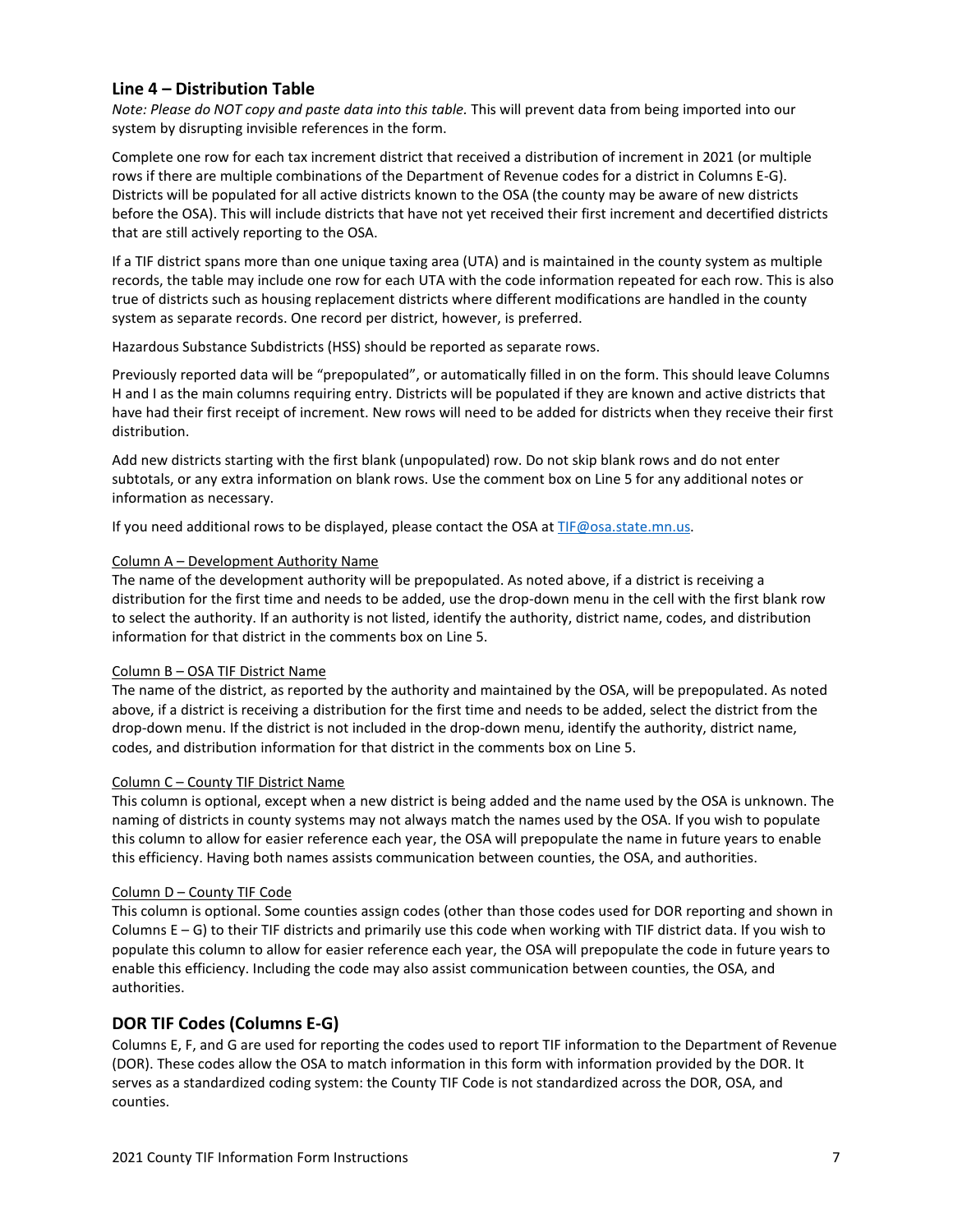Provide any missing codes; do not leave blanks. As noted below, the Location code is assigned by the DOR, whereas the District and HSS codes are county-assigned but are used for DOR reporting and are to remain consistent each year. Refer to the Department of Revenue for more information about these codes.

#### Column E – DOR Location Code

This column is for reporting the DOR-assigned, three-digit "Location" code associated with the development authority. If the code is not populated for the district, enter this code.

#### Column F – DOR District Code

This column is for reporting the three-digit "District" code that the county assigns and uses when reporting TIF information to the DOR. **This code must remain the same for each district from year to year and should not be reused for other districts after the first district to use the code decertifies.** (To clarify or correct reused codes, contact the OSA and Revenue.) If the code is not populated for the district, enter this code.

#### Column G – DOR HSS Code

This column is for reporting the two-digit "HSS" code that the county assigns to distinguish records for a Hazardous Substance Subdistrict. It is often "01" for the record containing the hazardous substance subdistrict and "00" for the overlying TIF district or any district that does not have a hazardous substance subdistrict. If the code is not populated for the district, enter this code.

#### Column H – 2021 Distributions

Enter the total amount of tax increment distributed for each TIF district in 2021, including any delinquent taxes paid in 2021, but excluding any cleanup settlement in January 2021. Do not include the TIF enforcement deduction amounts in this table. These amounts are transferred to the State and are not distributed to development authorities or the districts. Do not include redistributions of tax increment returned to the county auditor by authorities as those redistributions are no longer tax increment.

#### Column I – January 2022 Clean-up Distributions

Enter the total amount of tax increment distributed for each TIF district as part of any cleanup settlement in January 2022.

#### Column J – Total TIF Distributions

This column is automatically calculated as the sum of Columns H and I.

#### **Line 8 – Comments**

Use this line to provide any comments or notes regarding information reported on this tab.

#### <span id="page-7-0"></span>*Alternate File Instructions*

Counties may, for efficiency purposes, generate and submit their own file in the format specified below in lieu of completing the table on Line 4. The optional file is largely intended for counties with dozens or hundreds of districts. Counties with fewer districts are encouraged to complete the table.

If a county chooses to submit an alternate file, the file must be in comma-separated-values format (with a ".CSV" extension). The file must contain only the information in Columns A through I from the Distribution Table on Line 4, arranged in the same order as the table.

In an alternate file, Columns A and C should be used for the names of the authorities and districts from the county system, and Column B should be left blank (assuming the county does not store the OSA name for the district in its system).

Optional columns must be included even if they are not populated. (They should be blank columns in the file exported by your system.) For example, if a county leaves Columns B and D blank (after reviewing the instructions for those columns), and had no January cleanup distributions, a record in its file might look like this:

Spruce EDA,,TIF 1-1 Loon Industries,,321,101,00,6329,

In the above example, the consecutive commas before and after the district name indicate blanks for Columns B and D and the blank space after the last comma represents Column I.